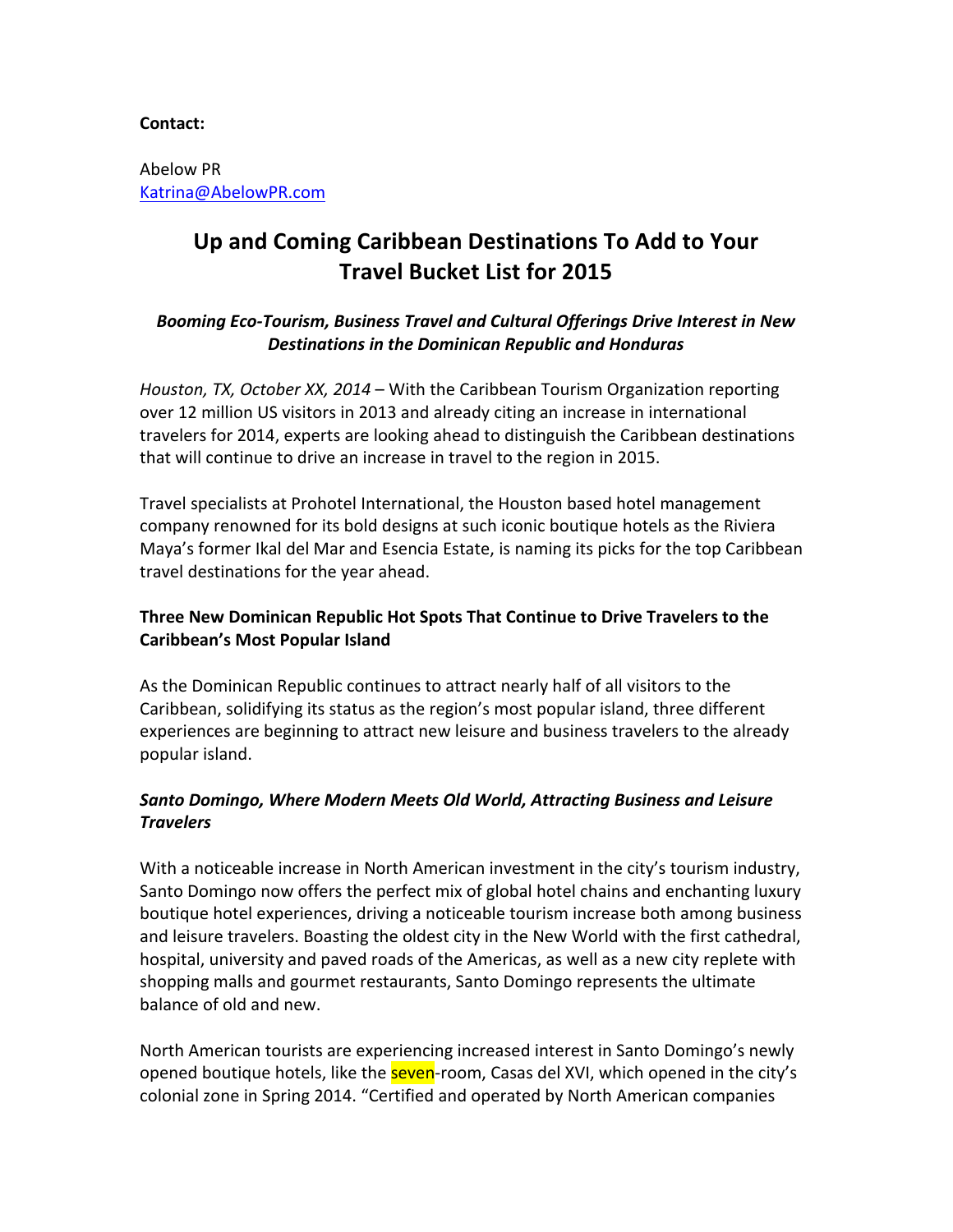attuned to the importance of high quality service, management companies like Prohotel International and others are providing travelers to Santo Domingo with a world-class level of service," says Marc Dalet Casal, General Manager of Casas del XVI, whose mayordomos (butlers) cater to guests' every need in a private and luxurious environment reflecting authentic old-world charm.

With the Dominican Republic Ministry of Tourism investing heavily in the refurbishment of the streets and buildings of Santo Domingo's Colonial City, boutique properties, like Casas del XVI, are experiencing a surge in bookings. With **seven** guest rooms currently spread between two houses dating back to the Colonial era, Casas del XVI will expand to include a collection of 20 homes within the next few years  $-$  one of which was originally inhabited by Pilot Alonso Perez Roldan, who traveled with Christopher Columbus on his early expeditions to the Americas.

For more information visit www.casasdelxvi.com or call (855) 849-6396.

#### Barahona's Affordable, Chic Eco-Lodges Shine Light on Rich Eco-Tourism Potential on *the Dominican's Southwestern Coast*

Just emerging on the global travel radar, the Dominican Republic's southwestern coast is a haven for the eco-conscious tourist seeking a natural, all-encompassing Caribbean escape. "Travelers are showing an increased interest in ecological activities we provide both on site at our organic restaurant and spa, as well as excursions to National Parks in the region," says Antonio Sabate, General Manager of Casa Bonita Tropical Lodge.

Adventure abounds with excursions including opportunities to tour nearby national parks within the Jaragua, Bahoruco and Enriquillo Biosphere Reserve, experience an organic coffee plantation, visit the Casa de Tarzán (Tarzan's House), Las Aguilas Bay, Oviedo Lagoon and Lake Enriquillo, or explore caves with ancient tribal art.

Already established as the region's leading eco-resort, the **13**-room Casa Bonita Tropical Lodge is a model in eco-tourism – featuring its own hydroelectric plant providing 30% of its electricity, a certified organic garden, organic river spa, hiking and mountain biking trails. Over the next couple years the hotel will build an additional 14 suites, each with its own private plunge pool and butler in order to accommodate more travelers. For more info visit www.casabonitadr.com or call 800-961-5133.

# *Samaná Peninsula Draws Travelers with New Meeting Facilities, Pristine Beaches, Funky Towns and Easy Access*

Tucked away on the Dominican Republic's northeastern coast, the **Samaná** peninsula is emerging as one of the Caribbean's top new destinations. This longtime undiscovered hideaway of the French is as authentic a Caribbean destination as they come.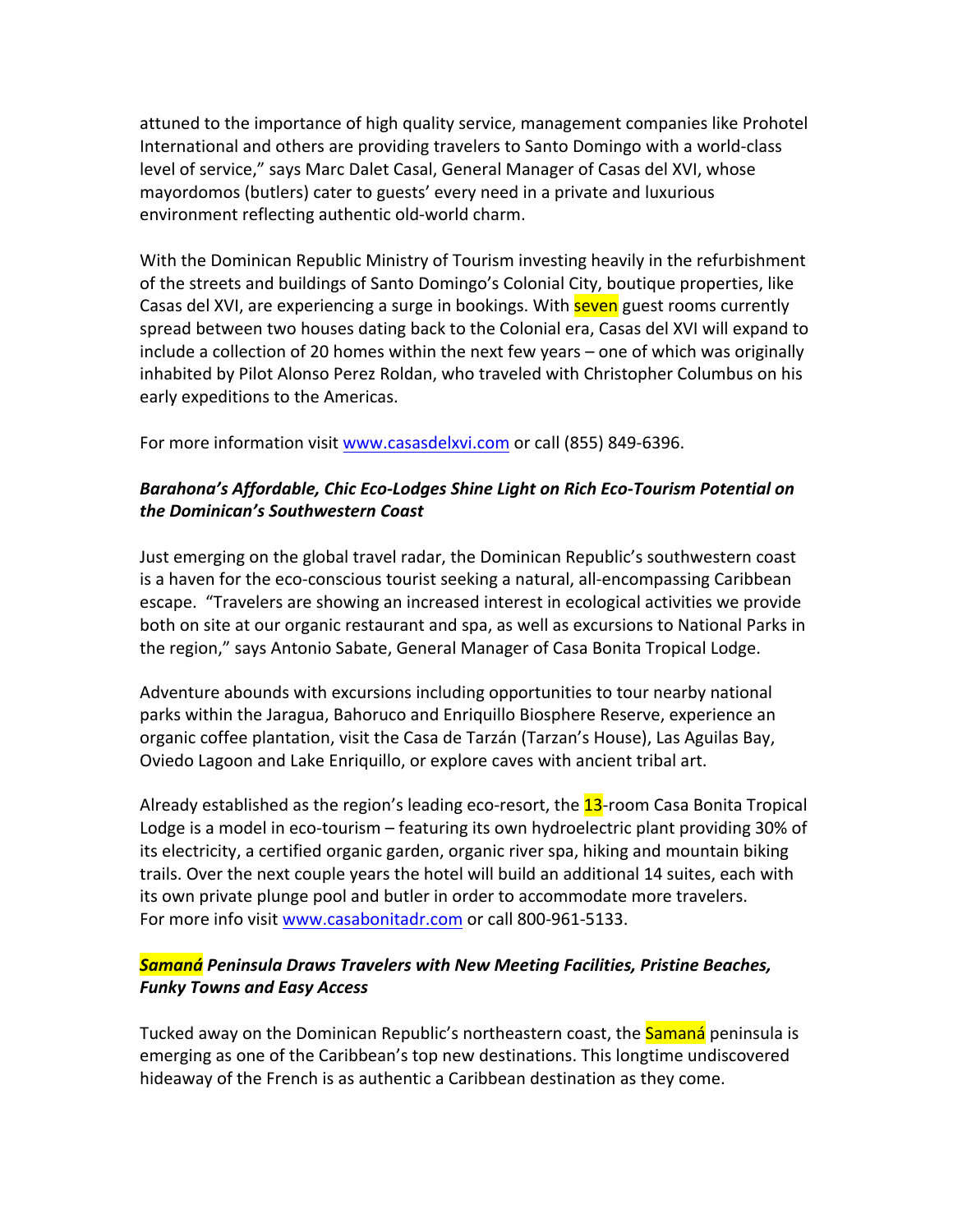Spectacular beaches stretch for miles with no developments in site, as mountain ranges provide the perfect backdrop to a landscape teaming with natural wonders.

Sublime Samana Hotel & Residences, the region's top boutique hotel, offers unparalleled intimacy and seclusion with pristine, private beaches stretching for miles in an environment of absolute serenity. The perfect location both for leisure travelers looking for a relaxing tropical escape and corporate groups seeking an ideal oasis for team building and business development, the hotel is preparing for what is expected to be its busiest year yet.

In citing a resurgence of interest in international incentive travel, Jim Ruszala, director of marketing for Maritz Travel, one of the industry's largest incentive houses notes, "organizations are typically looking at international programs that are not going to put you in an airplane for a long period of time. They don't want to demote the programs motivational value, but at the same time, they are facing budget constraints."

As travelers enjoy new JetBlue routes offering quick and easy direct flights into the Dominican Republic's Samaná Peninsula, Sublime Samana Hotel & Residences has added a brand new Cocotero meeting room to accommodate corporate groups and events. With companies concerned about budget constraints but still interested in proximity and sun-and-fun destinations, incentive travel to the Caribbean is expected to grow in 2015.

For more info visit www.sublimesamana.com or call 888-896-9416.

#### The Next Costa Rica, Honduras, Enchants with Pristine Natural Wonders and **Unspoiled Serenity**

With spending on ecotourism increasing around the globe, it is clear that more international travelers than ever before are examining travel companies' commitment to sustainability when making travel choices. Undiscovered destinations like Honduras are currently on the brink of tourists' radar, but offer some very prominent advantages over their more well-known neighbors. Featuring untouched wilderness and mountain ranges while also home to one of the world's oldest and most pristine coral reefs, Honduras is the eco-conscious travelers dreamscape.

Dr. Dirk Glaesser, Acting Director of the UN's World Tourism Organization (UNWTO) Sustainable Development of Tourism Programme, confirms that, "Both tourism stakeholders and tourists are becoming increasingly aware that the sector's future depends on the preservation of what is essentially tourism's own capital: pristine environments, cultural diversity and a thriving wildlife."

A pioneer in sustainable, ecotourism since its opening over a decade ago, Honduras' The Lodge at Pico Bonito offers its guests the opportunity to experience and explore one of